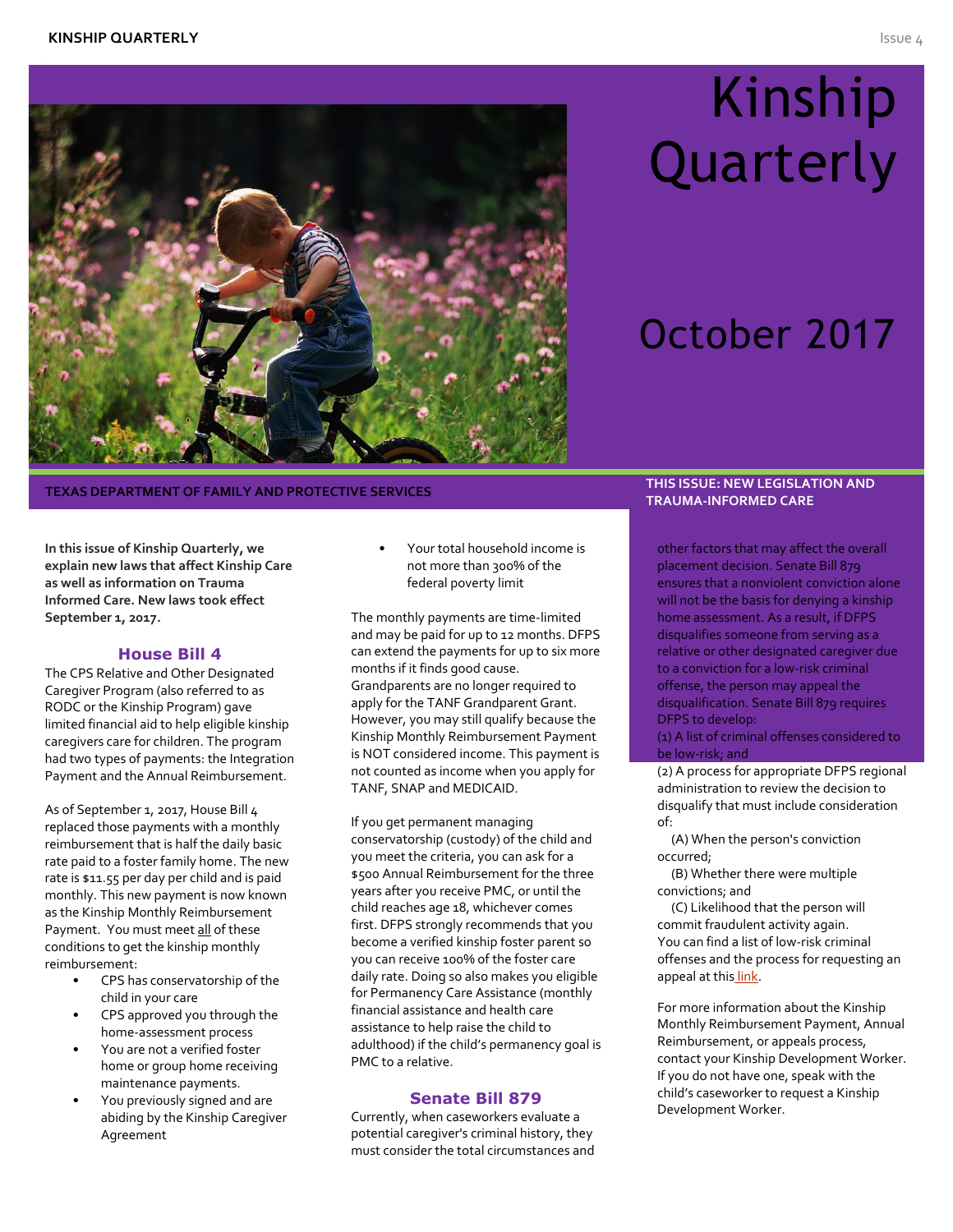## **Trauma-Informed Care for Children Exposed to Violence: Tips for Parents and Other Caregivers**

What happens when children are exposed to violence? Children are resilient but they are not unbreakable. No matter what their age, children are deeply hurt when they are physically, sexually, or emotionally abused, or when they see or hear violence in their homes and communities. When children see and hear too much that is frightening, their world feels unsafe and insecure. Each child and situation is different, but exposure to violence can overwhelm children at any age and lead to problems in their daily lives. Some children may have an emotional or physical reaction. Others may find it harder to recover from a frightening experience.

Exposure to violence — especially when it is ongoing and intense — can harm children's natural, healthy development unless they get support to help them cope and heal. What are some of the warning signs of exposure to violence? Children's reactions to exposure to violence can be immediate or appear much later. Reactions differ in severity and cover a range of behaviors. People from different cultures may have their own ways of showing their reactions. How a child responds also varies according to age.

With a younger child, it is helpful to provide comfort with frequent hugging and cuddling, following the child's lead (for example, wanting to be held, being clingy, or wanting to talk). You should also correct misinformation and answer questions.

Tell school-age children that most people have many feelings when confronted with violence, and that it is normal to be upset, scared, angry, sad, or anxious. Children at this age need their questions answered, have the opportunity to correct their misconceptions, and talk about the experience as many times as needed. Teenagers should not be forced to talk about the event, but they should have facts if they request them and an opportunity to voice their opinions. It helps for caregivers to understand teenagers' moodiness, fears, and their need to be with peers.

**How do you know if more help is needed?**

Everyone has difficulty, including children, when something frightening happens. This is normal and may go away, but sometimes the impact stays with the child. If your child continues to experience problems after a few weeks or starts having more problems,

talk to someone about how to help your child cope. Do not ignore warning signs! It is natural to hope that your child's reactions will go away on their own if given enough time, but it is best to take action to help your child regain a feeling of safety and trust.

**Young Children (5 and younger):** Young children's reactions are strongly influenced by caregivers' reactions. Children in this age range who are exposed to violence may:

- Be irritable or fussy or have difficulty calming down
- Become easily startled
- Resort to behaviors common to being younger (for example, thumb sucking, bed wetting, or fear of the dark)
- Have frequent tantrums
- Cling to caregivers
- Experience changes in level of activity
- Repeat events over and over in play or conversation



**Elementary School-Age Children (6–12 years):** Elementary and middle school children exposed to violence may show problems at school and at home. They may:

- Have difficulty paying attention
- Become quiet, upset, and withdrawn
- Be tearful and sad and talk about scary feelings and ideas
- Fight with peers or adults
- Show changes in school performance
- Want to be left alone
- Eat more or less than usual
- Get into trouble at home or school

**Teenagers (13–18 years):** Older children may exhibit the most behavioral changes as a result of exposure to violence. Depending on their circumstances, teenagers may:

- Talk about the event all the time or deny that it happened
- Refuse to follow rules or talk back with greater frequency
- Complain of being tired all the time
- Engage in risky behaviors
- Sleep more or less than usual
- Increase aggressive behaviors
- Want to be alone, not even wanting to spend time with friends
- Experience frequent nightmares
- Use drugs or alcohol, run away from home, or get into trouble with the law

**What can you do?** The best way to help children is to make sure they feel safe (for example, creating a predictable environment, encouraging them to express their feelings by listening and hearing their stories) and ensuring them that whatever happened was not their fault. Other ways you can help children cope with the impact of exposure to violence include:

- Remaining calm and reinforcing a stable and safe environment
- Keeping a regular schedule or routine for meals, quiet time, playtime, and bedtime
- Helping children prepare for changes and new experiences
- Spending more time together as a family
- Being patient and letting children identify and express feelings
- Providing extra attention, comfort, and encouragement

Source: *"Trauma-Informed Care for Children Exposed to Violence Tips for Parents and Other Caregivers."* Safe Start Center, a National Resource Center for Children's Exposure to Violence, and the **Office of** [Juvenile Justice and Delinquency](https://www.ojjdp.gov/publications/index.html)  [Prevention,](https://www.ojjdp.gov/publications/index.html) 2011

#### *For more information:*

**[DFPS Trauma Informed Care Online](https://www.dfps.state.tx.us/training/trauma_informed_care/)  [Training](https://www.dfps.state.tx.us/training/trauma_informed_care/)**

**[National Child Traumatic Stress](http://www.nctsn.org/)  [Network:](http://www.nctsn.org/)**

**[ACEs Connection Network](http://www.acesconnection.com/)**

**Please visit us at facebook.com/TexasKinshipCaregivers and don't forget to like us!**